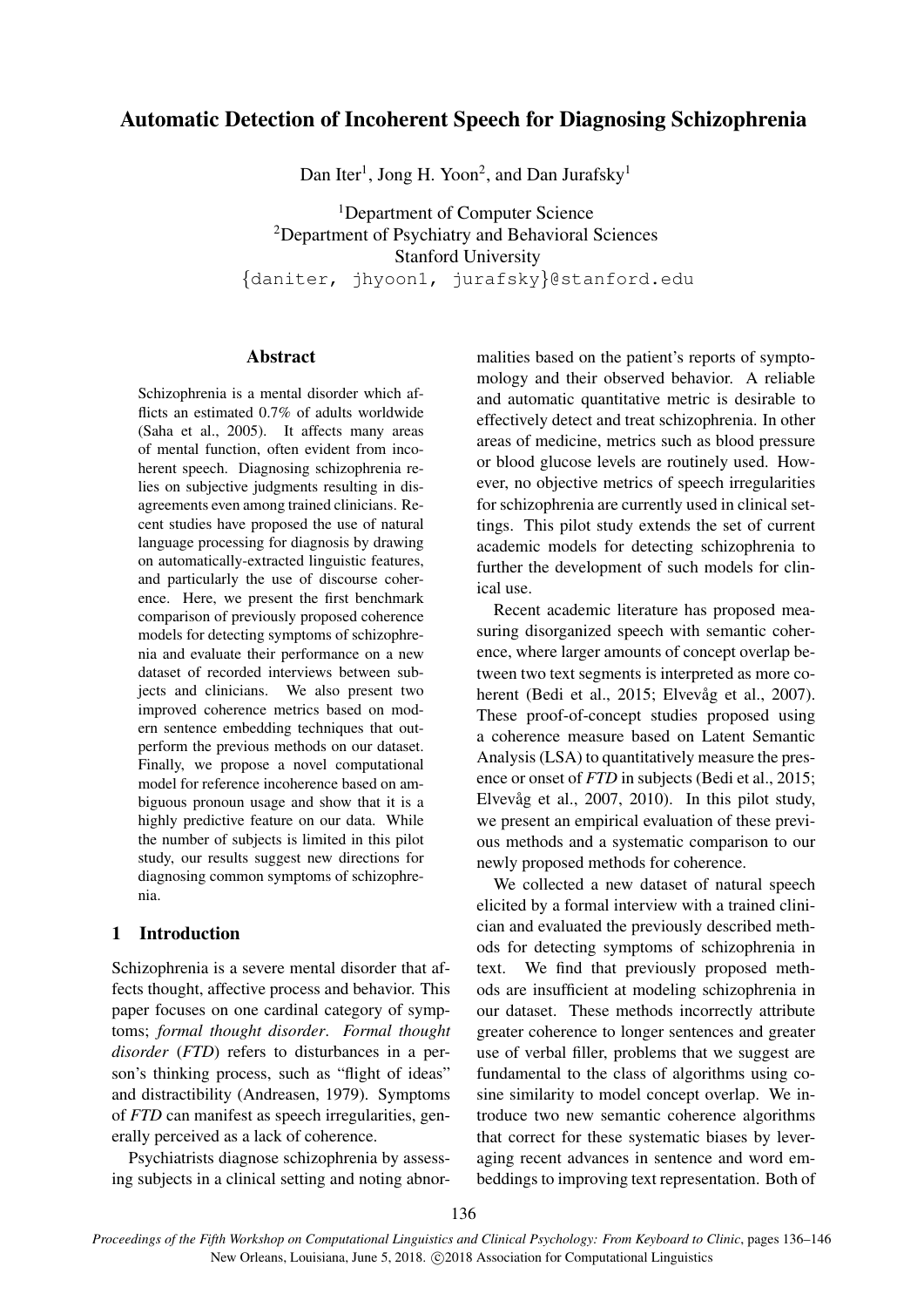these coherence models outperform the previously proposed methods and prove to be statistically significant discriminators between our schizophrenic and control groups.

We also investigate the use of referential incoherence in our schizophrenic groups. *FTD* has been reported to coincide with anomalies in deictic noun phrase usage, including various unusual uses of pronouns (Hinzen and Rosselló, 2015). We observed that referential incoherence, specifically the use of ambiguous pronouns, is a common pattern in incoherent speech. Ambiguous pronouns are pronouns whose reference is difficult for the listener to resolve because they refer to an entity that is never explicitly mentioned in the text, or one that is mentioned but only cataphorically, i.e., after the pronoun. Below is one example from the dataset where *they* is an ambiguous pronoun used to refer to the 49ers football team which is never mentioned:

*Joe Montana* having a remarkable season coming off his Super Bowl Win where *they* upset the Cincinnati Bengals is off to another fabulous year

Figure 4 shows more examples of ambiguous pronoun use in our dataset. Based on this observation, we propose automatically measuring ambiguous pronoun usage as a novel computational model for referential incoherence in *FTD* and show its ability to predict schizophrenia in our pilot study.

#### 2 Related Work

Speech analysis and coherence. *FTD* is typically diagnosed on the basis of the clinical observation of disorganized speech (Bedi et al., 2015; Adler et al., 1999). However, common clinical symptom assessment instruments or scales, such as Brief Psychiatric Rating Scale (BPRS) poorly capture many elements of *FTD* (Adler et al., 1999). There are other less commonly utilized clinical scales specifically established for measuring speech abnormalities, but many of these are hampered by the need for extensive and complex training for their proper administration or are based on subjective and non-quantifiable methods. This provides the primary motivation for using measures of coherence from natural language processing to quantify disorganized speech (Elvevåg et al.,  $2007$ ).

Discourse coherence is the way parts of text are linked into a coherent whole, "a property of

well-written texts that makes them easier to ... understand than a sequence of randomly strung sentences" (Lapata and Barzilay, 2005). Various aspects of discourse are associated with coherence. *Lexical cohesion* models chains of words and synonyms (Halliday and Hasan, 2014; Morris and Hirst, 1991). Relational models like *rhetorical structure theory* define *discourse relations* that hierarchically structure texts (Mann and Thompson, 1988; Lascaridest and Asher, 1991). *Referential coherence* focuses on the coherence of entities moving in and out of focus across a text (Grosz and Sidner, 1986; Barzilay and Lapata, 2008).

There are computational models of each of these aspects of coherence, but we focus here on lexical cohesion since it has attracted perhaps the most attention with relation to schizophrenia. LSA (Latent Semantic Analysis), the earliest dense vector embeddings models of word meaning, applies SVD (Singular value decomposition) to a matrix of word-document co-occurrences, and was applied early on as a model of discourse coherence, using cosines between embeddings for text regions as a measure of concept overlap or lexical cohesion (Foltz et al., 1998; McNamara et al., 2010).

Various other computational models have shown features of text and speech that can be automatically extracted and are associated with schizophrenia, including lexical features drawn from lexicons (Hong et al., 2012, 2015; Mitchell et al., 2015) and acoustic features (Covington et al., 2012). We focus in this paper on coherence metrics, but in the future will be exploring the role of these additional linguistic features on our dataset as well.

Models of coherence for schizophrenia. Elvevåg et al.  $(2007)$  were the first to propose computing coherence scores for predicting schizophrenia. They used LSA vectors to represent words in a text, ignoring syntax and treating each text as a bag-of-words, and compare texts by computing cosine similarities between their vector representations. From the beginning it was clear that this method relied on simplifying assumptions that might be inappropriate for schizophrenia; for example Foltz et al. (1998) notes that a discourse that simply repeated a sentence would be judged as highly coherent, problematic since repetition or perseveration can itself be a symptom of *FTD* (Andreasen, 1979; Hong et al., 2015).

There are two methods in the literature that have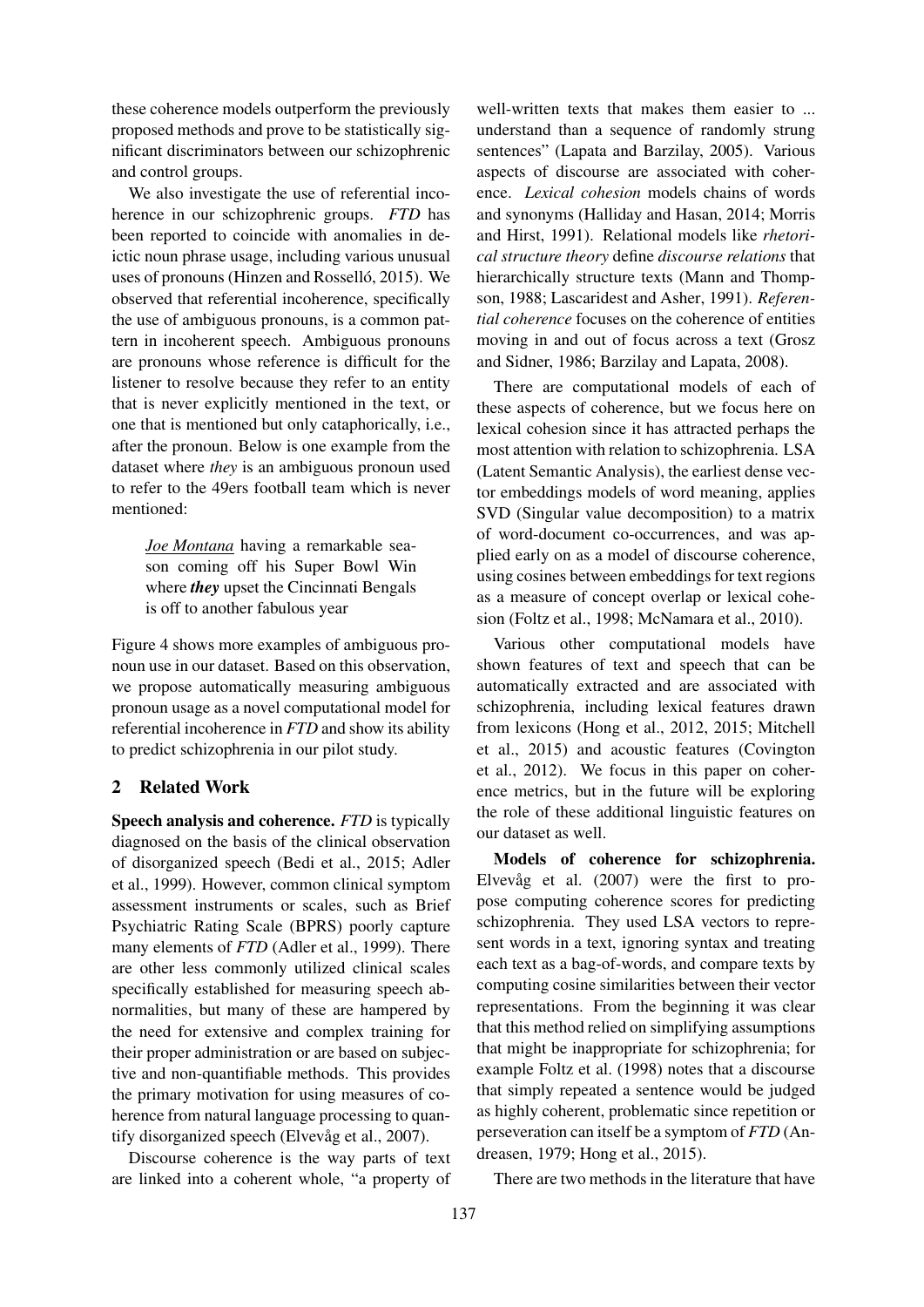used LSA embeddings and cosine similarity between representations to measure coherence for the purpose of detecting symptoms of schizophrenia. Confusingly they are both often referred to as "coherence" in the literature and so we will be assigning them distinct names, drawn from the terminology in describing *FTD* symptoms (Andreasen, 1979).

What we will call the *Tangentiality Model* (Elvevåg et al., 2007) uses the coherence metric to compare fixed-sized word windows of responses to their corresponding questions. The coherence of a response is computed as the slope of the linear regression line for the cosine similarities of the sliding window. Steeper slopes mean the response is moving further away from the question and therefore becoming more incoherent.

What we will call the *Incoherence Model* (Bedi et al., 2015) measures the coherence of a speaker by computing the semantic coherence of each adjacent pair of sentences in a document to derive a global coherence independent of the question, which they call First Order Coherence. Bedi et al. (2015) choose to use the minimum coherence score per document as a feature in a convex hull classifier for predicting schizophrenia. Thus the methods differ in whether the speaker's text is compared to the speaker's prior text, or to the interviewer's question. As we will see, both of these naive embedding-based coherence metrics have problems at detecting *FTD* on conversational dialog.

Ambiguous pronouns. To our knowledge, there have been no previous efforts to automatically measure ambiguous pronoun use as a feature of schizophrenia. Novogrodsky and Edelson (2016) reports increased ambiguous pronoun usage, including cataphora, among children with Autism Spectrum Disorder. Hinzen and Rossello´ (2015) notes "pronouns are often used without their reference being clear to the listener, and they fail to track referents across discourse" which implies that measuring untracked references may provide a strong predictive signal.

Schizophrenia datasets. A challenge for computational linguistics efforts in schizophrenia is the dearth of publicly available patient data. This motivated us to collect our own data of naturalistic speech spoken by individuals with schizophrenia. Previous studies have used datasets ranging from 5-23 schizophrenics and similar numbers of controls (Bedi et al., 2015; Elvevåg et al., 2007; Hong et al., 2015). Our pilot study has 5 controls and 9 schizophrenic patients which is similar in size to these studies. Mitchell et al. (2015) used text from social media by self-reporting schizophrenics which is much larger but does not contain any psychiatric assessments. Some studies explore a large number of features over relatively small datasets, thus increasing the likelihood of a multiple comparisons problem (Hong et al., 2015). In our pilot study, we also operate on a small dataset but attempt to analyze failure cases to support intuitions as to how each method may generalize.

### 3 Dataset

| Stat             | Total  | SZ.    | Control |  |
|------------------|--------|--------|---------|--|
| Words            | 37,673 | 29,103 | 8,570   |  |
| Sentences        | 2,272  | 1,824  | 448     |  |
| Responses        | 123    | 82     | 41      |  |
| Avg Resp/Subject | 8.78   | 9.11   | 8.2     |  |
| Avg Words/Resp   | 306.28 | 354.91 | 209.02  |  |

Table 1: Summary statistics for collected interview transcripts. Note that each response is relatively long making the interview a series of extensive responses to short prompts.

We evaluate our models on a new dataset collected from subjects with schizophrenia or a closely related condition, schizoaffective disorder and from psychiatrically healthy comparison subjects. Patients were recruited from in patient and outpatient psychiatric services. Control subjects were recruited from the local community. Experienced doctoral level clinicians confirmed the diagnoses of schizophrenia or schizoaffecive disorder in patients and the absence of major psychiatric conditions in control subjects using the Diagnostic and Statistical Manual of Mental Disorders (DSM-V) criteria. Patients' symptoms were characterized with standard clinical instruments, including the Scale for the Assessment of Positive Symptoms (SAPS) and the Scale for the Assessment of Negative Symptoms (SANS), assessed by the second author, a psychiatrist with many years of administering these instruments. After a complete description of the study was provided, written informed consent was obtained from study participants. The study was approved by the Institutional Review Board of Stanford University.

The dataset consists of interviews with 14 subjects, 5 controls (free of major psychiatric illness)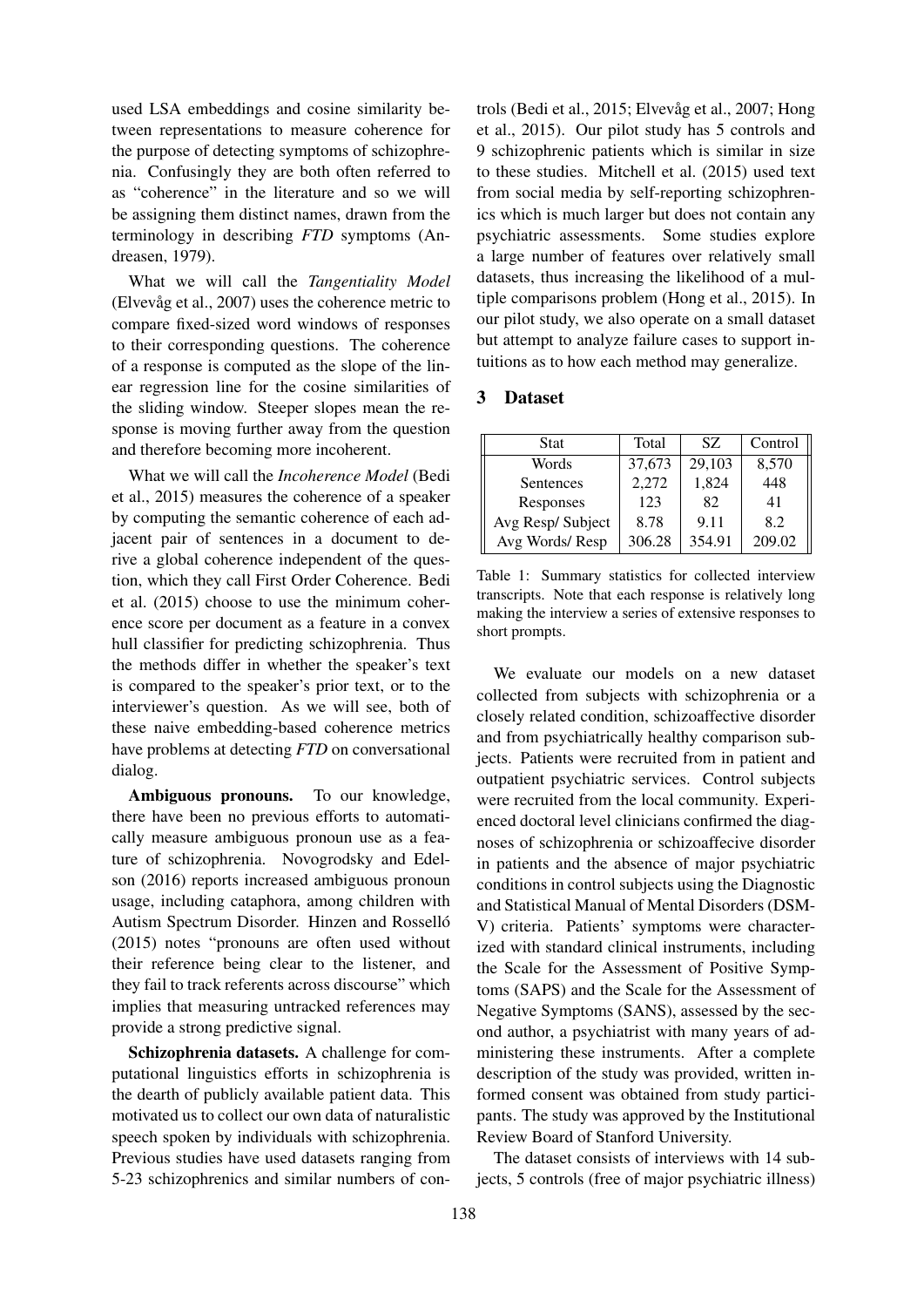and 9 patients diagnosed with schizophrenia or schizoaffective disorder. The control and interest groups consist of 100% and 80% males with mean ages of 40.3 and 29.5, respectively. Each interview consists of a 15-30 minute one-on-one interview with research staff that asks them 8-10 questions, such as "describe your favorite book or movie", "describe something interesting that you did recently", "describe the room we are in". The full set of questions can be found in the appendix. Table 1 contains some high level statistics about the dataset. It is worth noting that the average length of a response is about 300 words, while the questions are relatively short. Therefore, we analyze the text not as multi-turn dialogue but rather as a collection of monologues that are prompted by the interview questions. This motivates our decision to segment the data into question and response pairs as well as to analyze the responses on the sentence granularity rather than utterance or turn. The interviews were recorded with highquality digital stationary room microphones and transcribed by a professional transcription service, using standard linguistic conventions, marking all the words spoken, and assigning time markings to allow us to align the transcribed text exactly with the acoustics.

We use only the text transcripts in this analysis, ignoring for the moment acoustic features such as pitch, energy and rate of speech, although we plan to investigate these in future work. We do some minor preprocessing on the transcripts to group the responses per question and backchannels (e.g., *OK*, *uh-huh*) from the interviewer during the response. However, we keep all transcribed details of the response, including filled pauses, word fragments, mispronunciations and repetitions.

### 4 Coherence Models for Schizophrenia

*Formal thought disorder* is typically diagnosed on the basis of a clinical observation of incoherent speech (Bedi et al., 2015). An example of incoherence in our dataset follows:

"When I was three years old, I made my first escape attempt. I had a [unintelligible] sticker in the window. Like everybody listened to AM radio in the sixties. They had a garage band down the street. I couldn't understand why the shoes were up on the wire. That means there was drug deal in the neighborhood."

The above example is an instance of derailment, a symptom of *FTD*, where there is little semantic overlap between sentences (Andreasen, 1979). The characteristic of unrelated sentences is a motivation for using LSA-based semantic overlap to measures coherence. This section outlines two prominent models for coherence in the domain of schizophrenia, provides an analysis of failure cases for these baselines and presents our improvements to the current state-of-the-art.

# 4.1 Baseline Coherence Models

Currently, there are two reported methods for measuring coherence in the context of schizophrenia, both of which model coherence as the concept overlap between two texts (Bedi et al., 2015; Elvevåg et al., 2007). We evaluate both of these methods as the baselines in this study, and show how to update both of these methods with our proposed improvements.

For both models, each sentence or window of tokens is embedded by taking the average of word vectors generated from LSA word embeddings, and both models train the LSA word embeddings on the Touchstone Applied Science Associates (TASA) Corpus of school texts with a mix of agegraded reading levels (Bedi et al., 2015; Elvevåg et al., 2007). There are two different models for measuring coherence using this representation. As discussed above, since both models are confusingly referred to as *coherence* in the literature, we give them separate names.

The *Incoherence Model* (named after the Andreasen (1979) definition of "Incoherence" focusing on unintelligible combinations of words) is computed by scoring each adjacent pair of sentences in a subject response by the cosine similarity between the two sentence embeddings (Equation 1). The coherence of a response (or document) is the mean of all the cosine similarities and the coherence of a subject is the mean of the scores for all responses.

For the *Tangentiality Model* (named after the Andreasen (1979) definition of "Tangentiality" where a speaker wanders from a topic and never returns), a linear regression line is fit to cosine similarities between the interviewer's question and a moving fixed-sized window of the subject's response. The slope of the regression line is the co-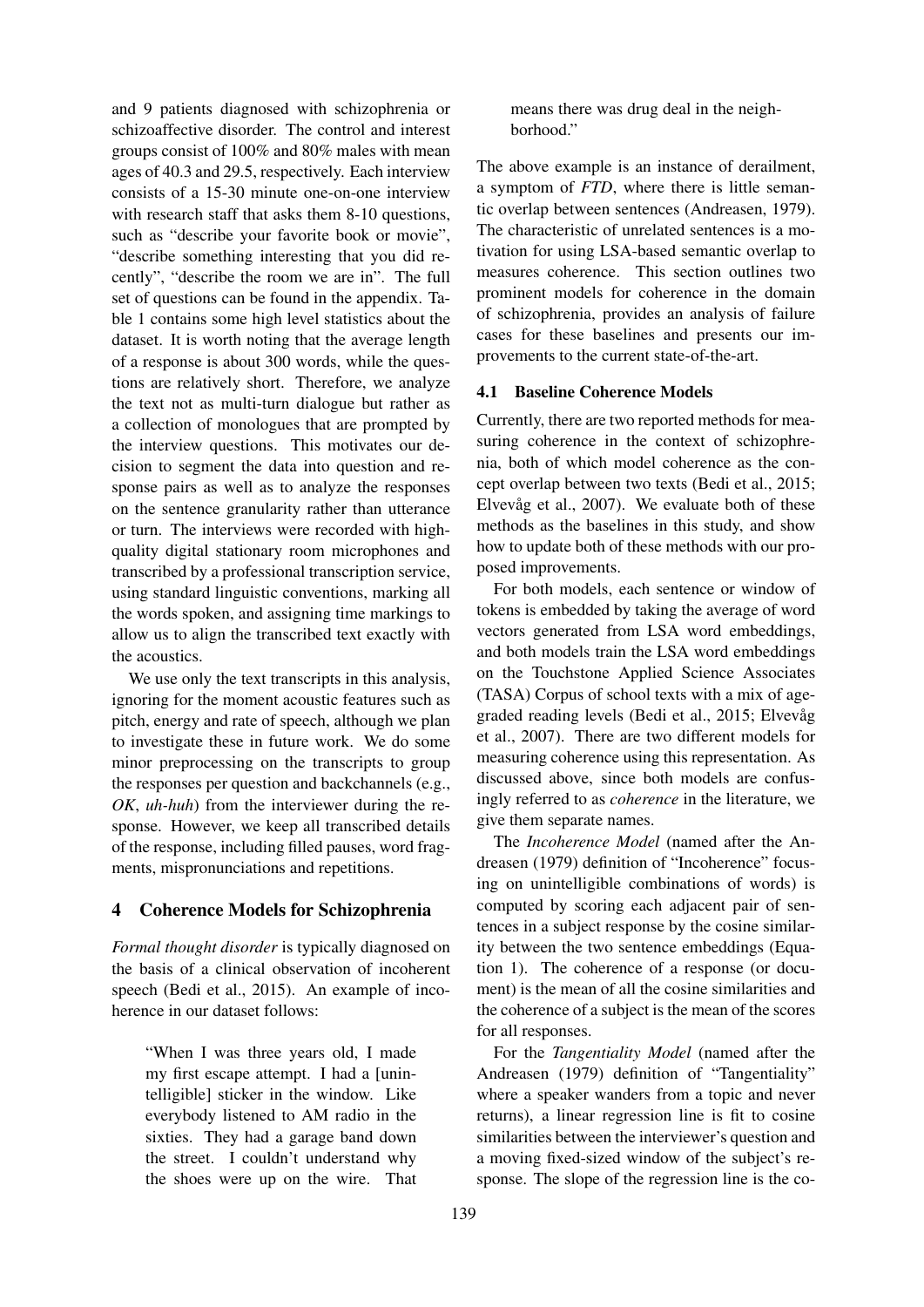

Figure 1: Average length of a sentence in each quartile of coherence scores.

herence metric. A steeper slope indicates the response is moving further away from the question and therefore is less coherent.

$$
similarity = \frac{\vec{A} \cdot \vec{B}}{||\vec{A}|| \quad ||\vec{B}||} \tag{1}
$$

#### 4.2 Error Analysis

We implement and evaluate the above described methods as our baselines.<sup>1</sup> The two baselines algorithms are not able to significantly capture the difference between schizophrenics and controls in our dataset. Figure 2 shows the *Incoherence Model* scores for each subject. This baseline metric does not significantly distinguish between the two groups (*t*-test statistic =  $0.487$ ,  $p = 0.634$ ). We found three primary failure cases that add noise to both coherence metrics; (1) verbal filler, (2) bias toward longer sentences and (3) repetition.

Table 2 shows the 10 least coherent sentence pairs as scored by the baseline *Incoherence Model*. Many of the examples contain filled pauses, such as "um". Filled pauses are enormously common in conversational speech and not not generally considered a sign of incoherence, and furthermore and there is no evidence to suggest they are a symptom of schizophrenia. This seems a problem with the baseline algorithms.

Figure 1 shows that the top 25th percentile of sentence pairs have an average sentence length of 24 words while the bottom 25th percentile of sentence pairs have an average of less than 11 words. Elvevåg et al.  $(2007)$  alludes to this issue, noting that their metric assigned higher coherence scores with longer windows, since the coherence (cosine)



Figure 2: Baseline Incoherence Metric: Each bar is the coherence score for one subject computed as the mean of the cosine similarities of all adjacent sentences in a response. Each sentence is embedded as the mean of the word vectors.

typically increases with a bigger window size due to greater contextual overlap (i.e., more similar words).

Finally, there are some sentences with significant repetition, which is in fact a symptom of thought disorder; perseveration (Andreasen, 1979; Hong et al., 2015). Since a coherence metric treats a sentence as a bag of words and measures the overlap, repeated words can result in sentence pairs being scored as highly coherent when they are completely unintelligible. This can be seen in an extreme case, where a single word is repeated for the entire discourse.

For example the following excerpt from the dataset is scored as highly coherent by the baseline *Incoherence Model* (0.981) but is in fact not extremely coherent to a human reader:

"Like he'll make me feel he'll take away my laptop and be like if you ever, you want to *steal*, this is what it feels like to be, to have your *stuff stolen* and he'll take it just temporarily, you know, just to make it, me feel like what it's like to, to have my *stuff stolen*. He's like do you really want to go around, you know, making other people feel like the other *stuff's stolen*, you know?"

#### 4.3 New Coherence Models

The challenges outlined in Section 4.2 are fundamental to the class of algorithms using cosine similarities of embeddings as a measure of concept overlap. Therefore, we apply identical improvements to the *Tangentiality Model* and the *Incoherence Model* to produce two new algorithms

<sup>&</sup>lt;sup>1</sup>We use SpaCy's sentence tokenizer and extract questionresponse pairs manually.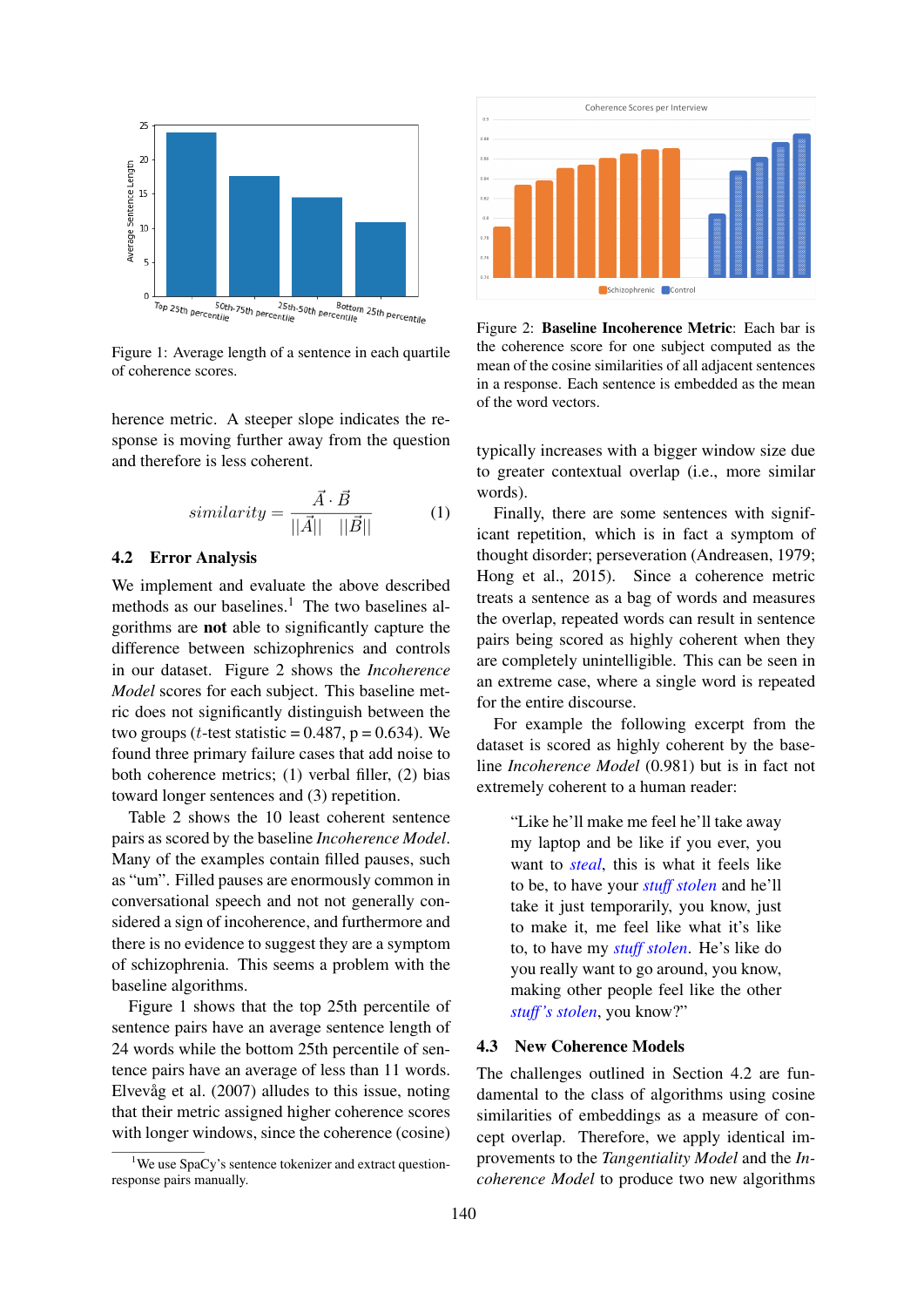| Uhm.                                                | Narrative meaning?                   | 0.406 |
|-----------------------------------------------------|--------------------------------------|-------|
| Woo.                                                | A little ball hitting the other ball | 0.387 |
| Um,                                                 | but                                  | 0.380 |
| Hexagonal?                                          | I don't know the name.               | 0.355 |
| It's something else.                                | Hexagonal?                           | 0.350 |
| Or)                                                 | yeah.                                | 0.332 |
| Uh let me think of one first.                       | Um                                   | 0.323 |
| Um                                                  | So, all right.                       | 0.284 |
| Um, I guess it's a vacation as opposed a trip then. | Um, badum badum.                     | 0.218 |
| Um, badum badum.                                    | A vacation.                          | 0.184 |

Table 2: The 10 lowest scoring pairs of sentences in our corpus. Less coherent pairs have lower scores.



Figure 3: New Incoherence Metric Each bar is the coherence for one subject using the improvements explained in Section 4.3. Verbal filler and sentences entirely composed of stop words are removed. Words are embedded with Word2Vec and sentences are embedded with SIF sentence embedding.

that measure the same specific forms of coherence. Our two key innovations are (1) preprocessing the data to deal with conversational characteristics and (2) employing modern word and sentence embeddings to improve the representation. We show that by applying these improvements to both baselines, the resulting algorithms differentiate between our two subject groups with statistical significance and are strong predictors of schizophrenia.

The preprocessing changes are simple. First, we remove all filler words (i.e., various forms of *uh*, *um*, *you know*, etc.) and sentences entirely composed of stop words. Second, we replace the sliding window in the *Tangentiality Model* with sentence tokenization to capture semantically meaningful chunks of the response, obviating the need to tune the window size parameter.

Second, we draw on recent advances in word embeddings (Mikolov et al., 2013; Pennington et al., 2014) and sentence embeddings (Arora et al., 2016; Pagliardini et al., 2018). These are known to provide superior representations, such as correcting for sentence embeddings that contain "semantically meaningless directions" (Arora et al., 2016). We test a number of sentence embeddings, which we refer to as TF-IDF (Lintean et al., 2010), Sent2Vec (Pagliardini et al., 2018) and Smooth Inverse Frequency (SIF) (Arora et al., 2016).

TF-IDF is a traditional vector weighting scheme; in using it to create sentence embeddings we follow the parameterization of Lintean et al. (2010), proposed originally to create sentence embeddings for LSA: multiplying each word embedding by the raw (non-logged) term frequency (# of times that word occurs in the sentence) and dividing by the (non-logged) document frequency (# of documents in which the term is used in a corpus). Typically, for small corpora the denominator term is taken from a large corpus; we chose the enwiki dataset (Wikimedia, 2012). Sent2Vec learns a new word embedding similar to Word2Vec but extends the training objective such that each sentence embedding is predictive of the sentences around it. Intuitively, common words would be less predictive of the surrounding sentences and therefore should play a smaller role in the embedded sentence representation. SIF also computes a weighted average of each sentence, similar to TF-IDF, followed by removal of the projection of the first principal component of the singular value decomposition of the sentence embedding matrix. This common component removal is expected to remove the "semantically meaningless direction" described by Arora et al. (2016) that may be captured by common terms in the dataset that may not be common in general.

The three sentence embedding techniques mentioned above are intended to improve the em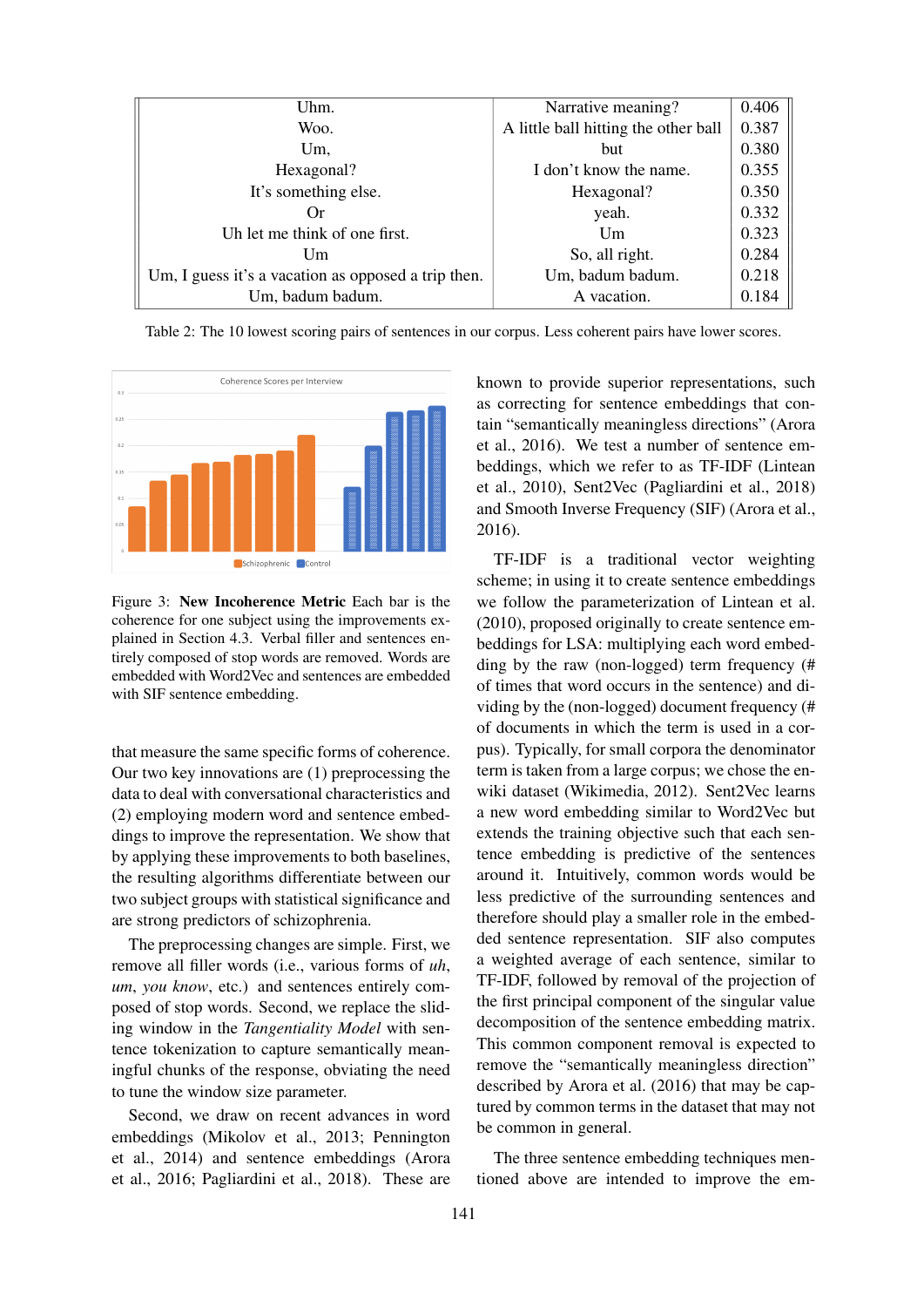bedded representation for sentences. They each take different approaches to removing semantically meaningless terms from the representation. The intuition here is that the bias toward longer sentences in the baseline coherence metric is due to the large overlap of semantically meaningless words (such as stop words) which can be removed with smooth inverse frequency or weighted averaging of terms by term frequency. TF-IDF, SIF and Sent2Vec all correct for this meaningless word and longer sentence bias.

Table 3 shows SIF and Sent2Vec sentence embeddings both outperforming mean vector sentence embedding (used in the baseline models) in significantly distinguishing between the two subject groups for both the *Incoherence Model* and the *Tangentiality Model*. Interestingly, while TF-IDF term weighting often fall in between mean vector and SIF in terms of the t-test statistic for the *Incoherence Model*, it performs well for the *Tangentiality Model* using LSA word embeddings and more poorly for the other embeddings. However, TF-IDF is still outperformed by SIF using both Glove and Word2Vec word embeddings. Our improvements to both coherence models are sufficient to assign significantly higher coherence to our control subjects than our schizophrenic subjects. Figure 3 shows the coherence scores output by our new *Incoherence Model*.

Note that our improvements do not yet address the issue of word repetition. Since repetition itself is a symptom of schizophrenia (Hong et al., 2015), we need a more powerful model of what constitutes abnormal repetition as opposed to natural lexical cohesion, presumably a model that will need to draw on other linguistic markers.

### 5 Referential Coherence Model

We next propose a novel model for measuring coherence, ambiguous pronoun usage, based on earlier work pointing out referential problems in schizophrenics (Hinzen and Rosselló, 2015). Am*biguous pronoun usage* is the reference to an entity using a pronoun that is either (1) never resolved or (2) resolved after the use of a proper noun (cataphora). Figure 4 shows samples from our dataset, including examples of cataphora that create notable confusion in the sentence. We present the following algorithm to automatically measure the number of ambiguous pronouns used by subjects during clinical assessments:

| Distinguishing Schizophrenics from Controls |                        |                |  |
|---------------------------------------------|------------------------|----------------|--|
| <b>Incoherence Model</b>                    |                        |                |  |
| Sentence                                    | Word                   | $t$ -test Stat |  |
|                                             | LSA                    | 0.594          |  |
| Mean Vector                                 | Glove                  | 0.514          |  |
|                                             | Word2Vec               | 1.147          |  |
|                                             | LSA.                   | 1.142          |  |
| <b>TD-IDF</b>                               | Glove                  | 0.935          |  |
|                                             | Word2Vec               | 1.957          |  |
|                                             | LSA.                   | 1.517          |  |
| <b>SIF</b>                                  | Glove                  | 2.139          |  |
|                                             | Word2Vec               | $2.432*$       |  |
| Sent2Vec                                    | Sent2Vec               | 2.067          |  |
| <b>Tangentiality Model</b>                  |                        |                |  |
| Sentence                                    | Word<br>$t$ -test Stat |                |  |
|                                             | <b>LSA</b>             | 0.588          |  |
| Mean Vector                                 | Glove                  | 1.820          |  |
|                                             | Word2Vec               | 1.689          |  |
|                                             | <b>LSA</b>             | $2.173*$       |  |
| <b>TF-IDF</b>                               | Glove                  | 0.718          |  |
|                                             | Word2Vec               | 1.372          |  |
|                                             | <b>LSA</b>             | 1.930          |  |
| <b>SIF</b>                                  | Glove                  | 2.207*         |  |
|                                             | Word2Vec               | 2.353*         |  |
| Sent2Vec                                    | Sent2Vec               | 1.085          |  |

Table 3: Population difference between positive and control subjects measured by  $t$ -test using different word and sentence embeddings for two coherence metrics. (\*) signifies statistically significant with p-value less than 0.05. See appendix for full table containing pvalues, means and standard deviations for each group.

- 1. Co-references are extracted from the corpus with a pretrained co-reference resolver (Lee et al., 2017).
- 2. For each document, for each entity, the model outputs a reference chain (a list of terms that should refer to the same entity.)
- 3. The ambiguous pronoun count for each subject is the total number of cases where the first term in a list of entity references is a third-person pronoun (he, she, they, etc.).

All but one schizophrenic subject in our study exhibited at least one case of ambiguous pronoun use and on average 3.2 cases. Two controls have zero cases of ambiguous pronoun use and there is exactly one case in each of the other 3 controls. The most common ambiguous pronoun used was *they* followed by *he* and *them*. All ambiguous pro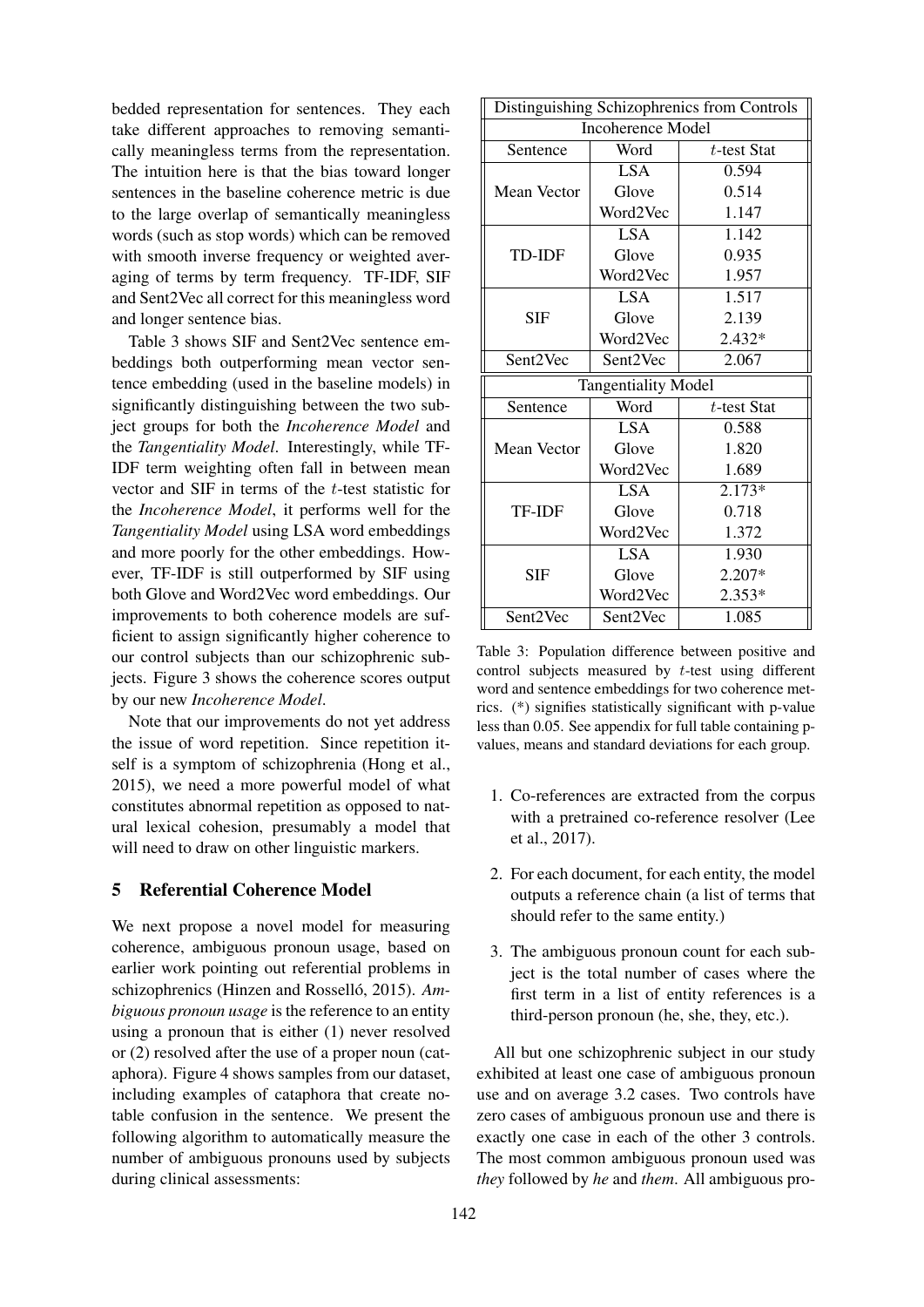(1) Well it's a ... I believe *they* use it, it's a multipurpose room. *They* use it for report, *they* have snacks in here, *they* interview patients.

(2) *Joe Montana* having a remarkable season coming off his Super Bowl Win where *they* upset the Cincinnati Bengals is off to another fabulous year

(3) I always pour water over sands and where *he* would hold, my, *my brother*, [Samuel], would be serving the mass with me. And he would hold the bowl so the water wouldn't get on the carpeting.

(4) Sure, I had fun... and I'd scream at *him*, like a girl, so *[Dalton]* says.

Figure 4: Above are examples of ambiguous pronoun usage from our dataset. Personal names in square brackets were changed for anonymity. (1) the speaker refers to a third person entity that is never named. (2) *they* refers to Joe Montana's team, but the team is never named. Resolving *they* to refer to Joe would mean the incorrect pronoun is used. (3) and (4) are both cases of cataphora. Pronouns are bold. Candidate entities are underlined. Bold and underlined entities are correctly resolved. Dotted lines indicate incorrect resolution. Missing lines from a pronoun indicate ambiguity.

nouns were third person, 19 were plural and 11 were singular. Figure 5 shows the total counts for each subject.

Because the scores are generated automatically using a co-reference resolution tool that is trained on written text rather than transcribed speech, the signal is noisy due to errors in the resolutions. Nonetheless, the fact that ambiguous pronouns are detected significantly more often among schizophrenics suggests that there is a deviation in the speech patterns that this metric is identifying.

Finally, to underscore the predictive power of this model as a marker of clinical symptology, we show that ambiguous pronoun usage counts strongly correlate with a number of clinical metrics in our dataset. The Spearman correlation coefficients of correlations for ambiguous pronoun usage with Global Thought Disorder is 0.749 and with Scale for the Assessment of Negative Symptoms (SANS) is 0.732, both of which correlate with p-values less than 0.01.



Figure 5: Ambiguous pronoun usage scores for all subjects using automatic co-reference resolution.

#### 6 Classification

We train a classifier to show the predictive power of the features we discussed and the relative importance of each feature. Due to the small size of our dataset, we make no claim to the generalization of this classifier on new data. Furthermore, we report the feature importance scores to give some notion of their relative effects, though their significance and generalizability is limited due to the small training data set size. A Random Forest binary classifier is able to achieve 93% accuracy and Logistic Regression achieves 86% accuracy in separating the control and schizophrenic groups with leave-one-out cross validation. Logistic regression was trained with L2 regularization (C=0.01) and the Random Forest classifier was trained with 10 estimators, using 1 feature at each split with a max depth of 5. All parameters were chosen using grid search. We report both because Random Forests are often effective in linguistic tasks while Logistic Regression is often used for feature importance analysis. We use only three features: both coherence measures (using the best embeddings) and ambiguous pronoun counts. Table 4 contains the feature importance for the Random Forest classifier and coefficients from Logistic Regression. Logistic Regression misclassifies two schizophrenics. Both misclassified subjects are somewhat anomalous in that they had only one case of ambiguous pronoun usage each and relatively high coherence scores.

### 7 Conclusion

In this pilot study, we explore two linguistic phenomena: coherence measured using concept overlap, and ambiguous pronoun usage, as features for objectively measuring *FTD*. We show that previous methods for measuring coherence may fail to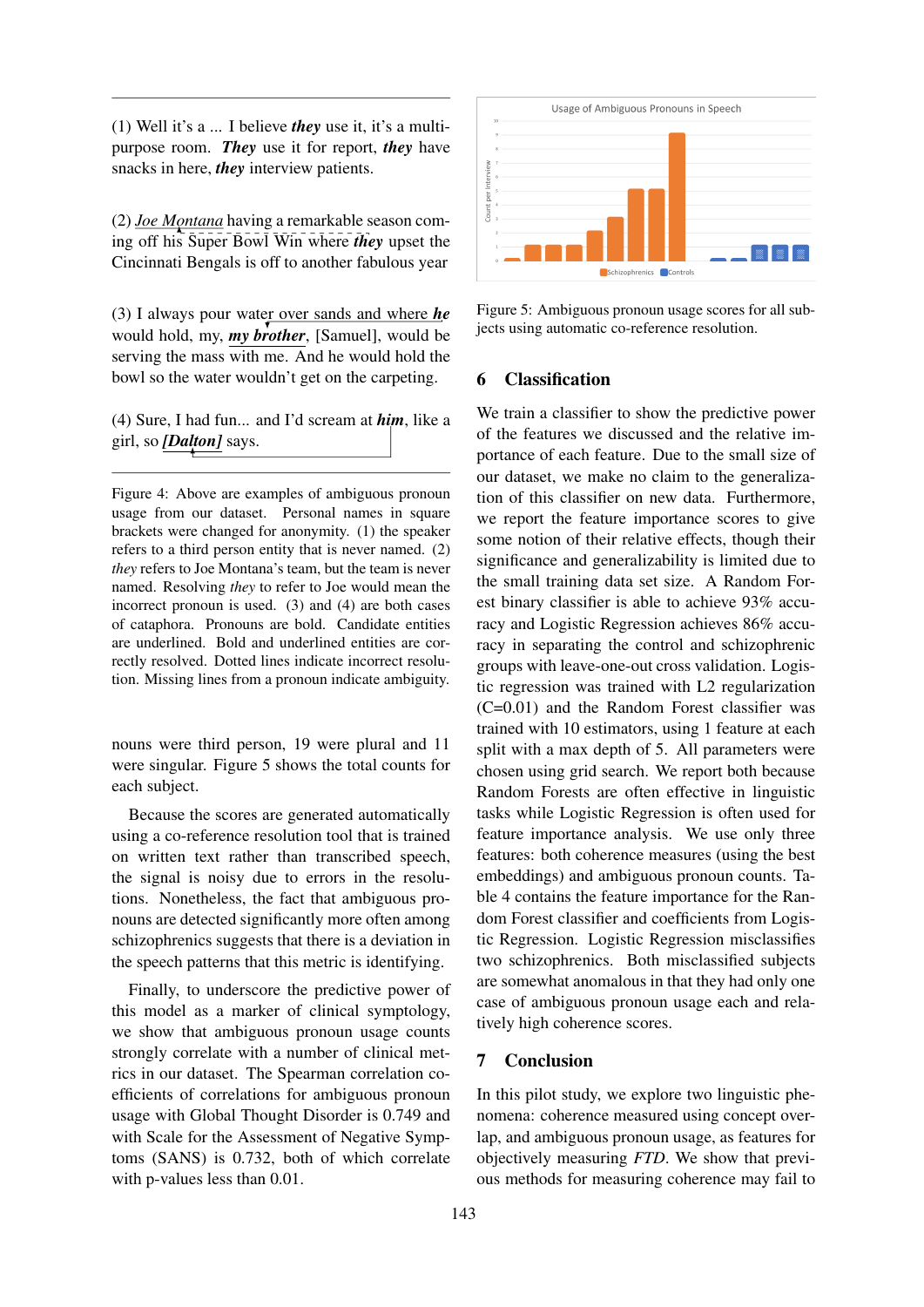| Feature                    | RandForest | LogReg   |
|----------------------------|------------|----------|
| Incoherence Model          | 0.443      | $-0.058$ |
| <b>Tangentiality Model</b> | 0.363      | $-0.048$ |
| Ambiguous Pronouns         | 0.188      | 0.044    |

Table 4: Feature importance scores from Random Forest classifier with 93% accuracy and Logistic Regression with 86% accuracy with leave-one-out cross validation. Scores reported are coefficients from the Logistic Regression model and the feature importance attributes of the Random Forest model. Both quantities are attributes of the respective SciKit Learn objects.

be representative of the underlying text because of common biases due to common words and sentence length. and describe two improvements: filtering verbal fillers and sentences composed entirely of stop words, and employing modern word and sentence embeddings to improve text representation. In particular, we show that the modern word and sentence embeddings outperform LSAbased word embeddings with both mean vector and TF-IDF weighted sentence embeddings on our dataset. Finally, we present a novel computational feature for referential coherence based on ambiguous pronouns.

On our new dataset, these computational features significantly distinguish between subjects with schizophrenia and controls, and correlate strongly with clinical ratings that are commonly used for assessing patients, and improve over strong baselines. We also introduce a classifier that is able to achieve 93% accuracy on our dataset with leave-one-out cross-validation. We present these findings to further the study of reliable and objective metrics of *FTD* among schizophrenics for the purpose of clinical assessment.

#### Acknowledgments

This research was partially funded by the NSF via grant IIS-1514268.

#### References

- Caleb M Adler, Anil K Malhotra, Igor Elman, Terry Goldberg, Michael Egan, David Pickar, and Alan Breier. 1999. Comparison of ketamine-induced thought disorder in healthy volunteers and thought disorder in schizophrenia. *American Journal of Psychiatry*, 156(10):1646–1649.
- Nancy C Andreasen. 1979. Thought, language, and communication disorders: Ii. diagnostic

significance. *Archives of general Psychiatry*, 36(12):1325–1330.

- Sanjeev Arora, Yingyu Liang, and Tengyu Ma. 2016. A simple but tough-to-beat baseline for sentence embeddings. *International Conference on Learning Representations (ICLR)*.
- Regina Barzilay and Mirella Lapata. 2008. Modeling local coherence: An entity-based approach. *Computational Linguistics*, 34(1):1–34.
- Gillinder Bedi, Facundo Carrillo, Guillermo A Cecchi, Diego Fernández Slezak, Mariano Sigman, Natalia B Mota, Sidarta Ribeiro, Daniel C Javitt, ´ Mauro Copelli, and Cheryl M Corcoran. 2015. Automated analysis of free speech predicts psychosis onset in high-risk youths. *npj Schizophrenia*, 1:15030.
- Michael A. Covington, SL Anya Lunden, Sarah L. Cristofaro, Claire Ramsay Wan, C. Thomas Bailey, Beth Broussard, Robert Fogarty, Stephanie Johnson, Shayi Zhang, and Michael T. Compton. 2012. Phonetic measures of reduced tongue movement correlate with negative symptom severity in hospitalized patients with first-episode schizophrenia-spectrum disorders. *Schizophrenia research*, 142(1):93–95.
- Brita Elvevåg, Peter W Foltz, Mark Rosenstein, and Lynn E DeLisi. 2010. An automated method to analyze language use in patients with schizophrenia and their first-degree relatives. *Journal of neurolinguistics*, 23(3):270–284.
- Brita Elvevåg, Peter W Foltz, Daniel R Weinberger, and Terry E Goldberg. 2007. Quantifying incoherence in speech: An automated methodology and novel application to schizophrenia. *Schizophrenia research*, 93(1):304–316.
- Peter W Foltz, Walter Kintsch, and Thomas K Landauer. 1998. The measurement of textual coherence with latent semantic analysis. *Discourse processes*, 25(2-3):285–307.
- Barbara J. Grosz and Candace L. Sidner. 1986. Attention, intentions, and the structure of discourse. *Computational Linguistics. Formerly the American Journal of Computational Linguistics*, 12(3).
- Michael Alexander Kirkwood Halliday and Ruqaiya Hasan. 2014. *Cohesion in english*. Routledge.
- Wolfram Hinzen and Joana Rosselló. 2015. The linguistics of schizophrenia: thought disturbance as language pathology across positive symptoms. *Frontiers in psychology*, 6:971.
- Kai Hong, Christian G. Kohler, Mary E. March, Amber A. Parker, and Ani Nenkova. 2012. Lexical differences in autobiographical narratives from schizophrenic patients and healthy controls. In *Proceedings of the 2012 Joint Conference on Empirical Methods in Natural Language Processing and Computational Natural Language Learning*, pages 37– 47. Association for Computational Linguistics.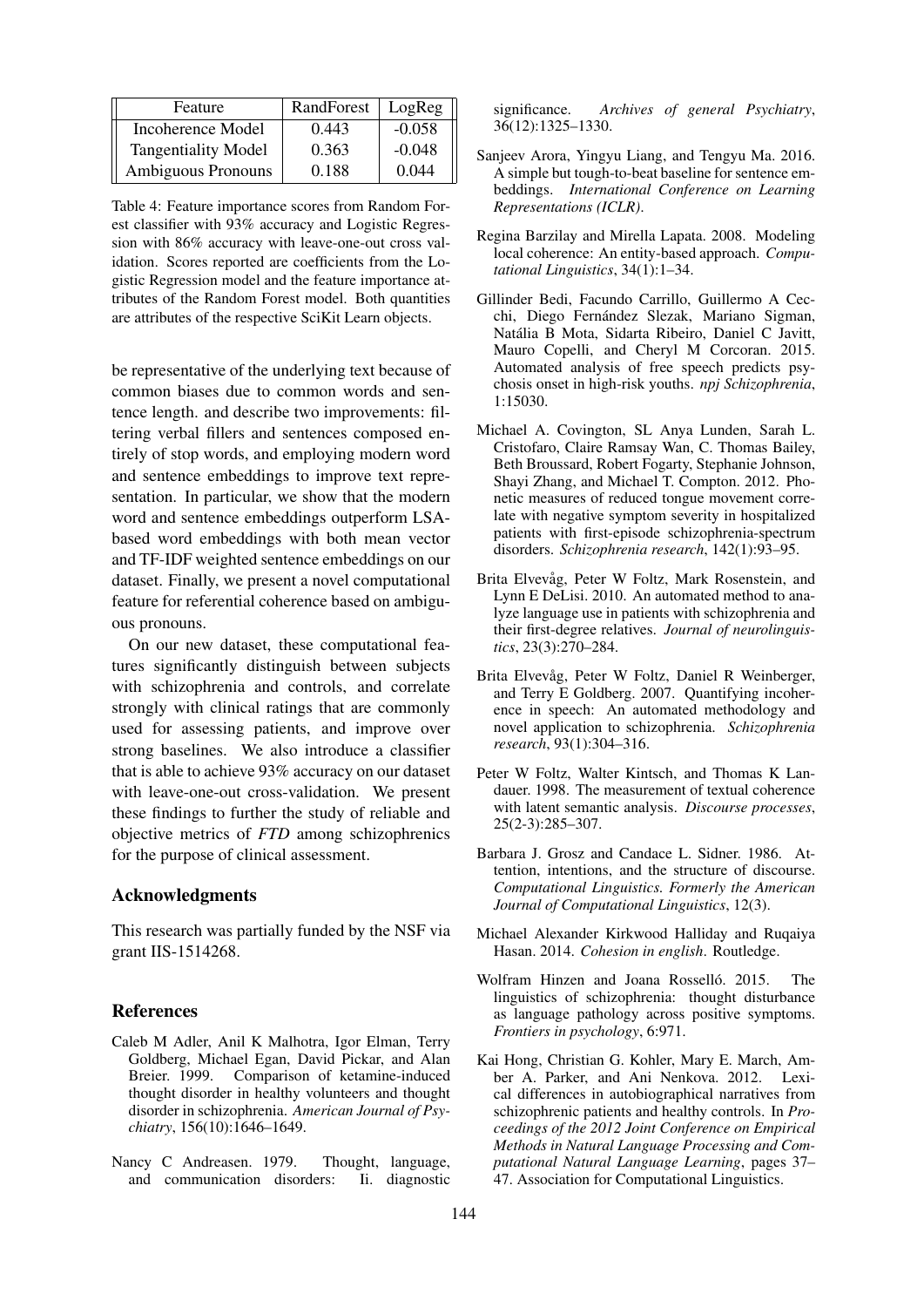- Kai Hong, Ani Nenkova, Mary E March, Amber P Parker, Ragini Verma, and Christian G Kohler. 2015. Lexical use in emotional autobiographical narratives of persons with schizophrenia and healthy controls. *Psychiatry research*, 225(1):40–49.
- Mirella Lapata and Regina Barzilay. 2005. Automatic evaluation of text coherence: Models and representations. In *19th International Joint Conference on AI*, volume 5, pages 1085–1090.
- Alex Lascaridest and Nicholas Asher. 1991. Discourse relations and defeasible knowledge'. In *29th Annual Meeting of the Association for ational Linguistics*.
- Kenton Lee, Luheng He, Mike Lewis, and Luke Zettlemoyer. 2017. End-to-end neural coreference resolution. In *Proceedings of the 2017 Conference on Empirical Methods in Natural Language Processing*, pages 188–197. Association for Computational Linguistics.
- Mihai Lintean, Cristian Moldovan, Vasile Rus, and Danielle McNamara. 2010. The role of local and global weighting in assessing the semantic similarity of texts using latent semantic analysis. *Proceedings of the 23rd International Florida Artificial Intelligence Research Society Conference*.
- William C Mann and Sandra A Thompson. 1988. Rhetorical structure theory: Toward a functional theory of text organization. *Text*, 8(3):243–281.
- Danielle S. McNamara, Max M. Louwerse, Philip M. McCarthy, and Arthur C. Graesser. 2010. Cohmetrix: Capturing linguistic features of cohesion. *Discourse Processes*, 47(4):292–330.
- Tomas Mikolov, Ilya Sutskever, Kai Chen, Greg S Corrado, and Jeff Dean. 2013. Distributed representations of words and phrases and their compositionality. In *Advances in neural information processing systems*, pages 3111–3119.
- Margaret Mitchell, Kristy Hollingshead, and Glen Coppersmith. 2015. Quantifying the language of schizophrenia in social media. In *Proceedings of the 2nd workshop on Computational linguistics and clinical psychology: From linguistic signal to clinical reality*, pages 11–20.
- Jane Morris and Graeme Hirst. 1991. Lexical cohesion computed by thesaural relations as an indicator of the structure of text. *Computational Linguistics*, 17(1).
- Rama Novogrodsky and Lisa R Edelson. 2016. Ambiguous pronoun use in narratives of children with autism spectrum disorders. *Child Language Teaching and Therapy*, 32(2):241–252.
- Matteo Pagliardini, Prakhar Gupta, and Martin Jaggi. 2018. Unsupervised learning of sentence embeddings using compositional n-gram features. *NAACL 2018 - Conference of the North American Chapter of the Association for Computational Linguistics*.
- Jeffrey Pennington, Richard Socher, and Christopher Manning. 2014. Glove: Global vectors for word representation. In *Proceedings of the 2014 conference on empirical methods in natural language processing (EMNLP)*, pages 1532–1543.
- Sukanta Saha, David Chant, Joy Welham, and John McGrath. 2005. A systematic review of the prevalence of schizophrenia. *PLoS medicine*, 2(5):e141.
- Wikimedia. 2012. English wikipedia dump. Http://dumps.wikimedia.org/enwiki/latest/enwikilatestpages-articles.xml.bz2.

### A Supplemental Material

#### A.1 Interview Questions

- Could you please tell me about your favorite book, TV show, video game, or board game. Please pretend that I've never heard of this book or show or video game or board game so I that I can understand.
- Could you please describe your favorite childhood memory?
- Could you tell me about your favorite hobby and how one does it?
- What's an interesting thing you've done or seen recently? Why did you find interesting?
- Could you tell me about a typical day for you?
- Could you tell me how you brush your teeth?
- Could you please give me a detailed description of the room we are in?
- Could you please tell me about the most memorable recent day you had?
- Could you please tell me about your best friend?
- Could you please tell me about your relationship with your mother?
- Could you tell me about the community or neighborhood you live in?
- Could you give me a detailed description of the chair you're sitting in?
- Could you tell me about a trip you've taken at some point. It could be any time in your life.
- Could you tell me how one searches for something on the internet?
- Could you tell me how you would go about making a sandwich?